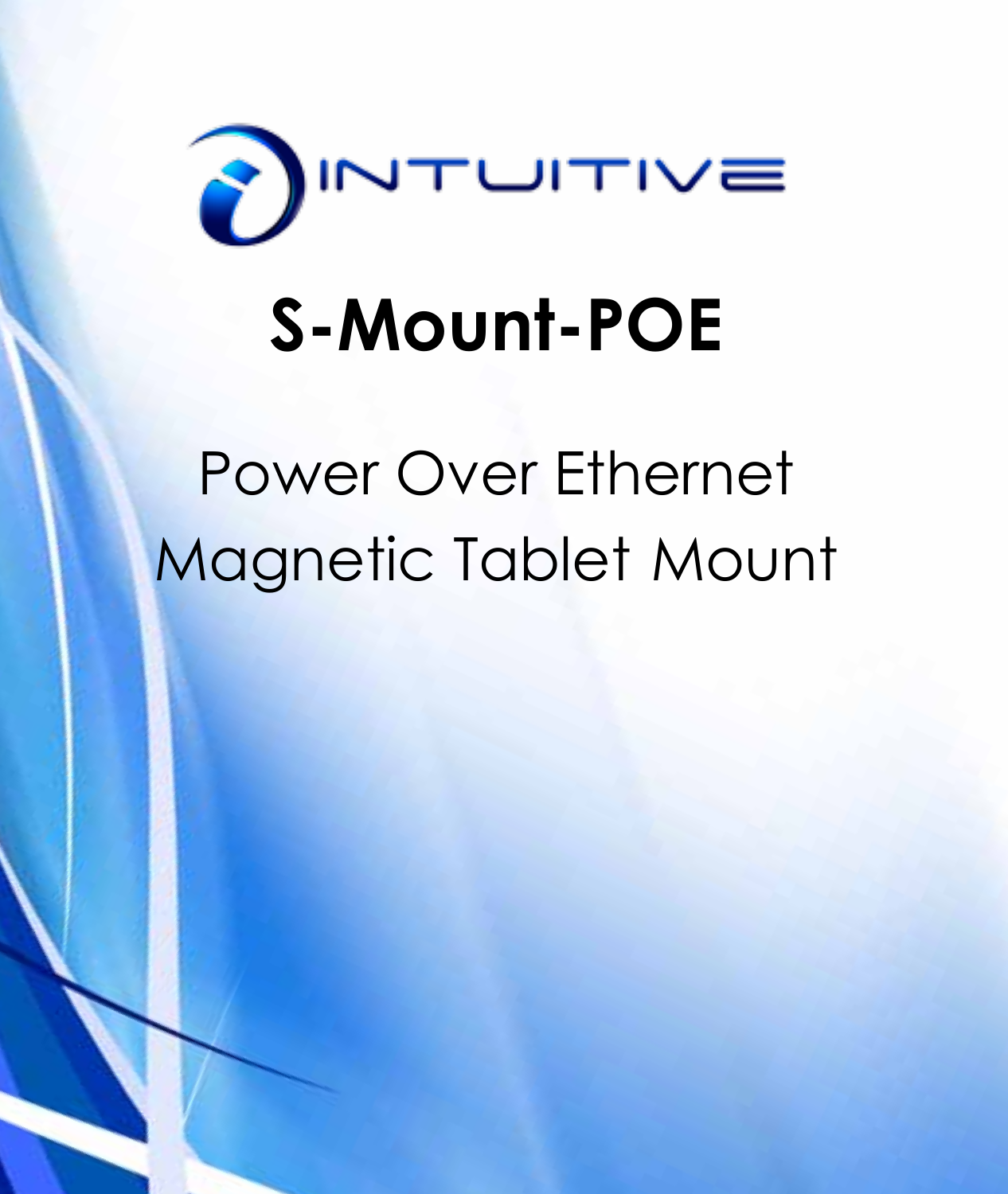### **Thank you for purchasing the S-Mount-POE**

## **If you have any questions, please call us: 602-759-9559**

#### *Included parts:*

- 1ea. S-Mount-POE magnetic tablet mount
- 1ea. Rubber face material
- 1ea. Black tablet adapter
- 2ea. Alcohol cleaning pads<br>2ea. #6 x 1.25" Philips head
- #6 x 1.25" Philips head screws
- 1ea. Mfi 8-pin charaina wire
- 1ea. Micro USB charging wire
- 1ea. Micro-C charging wire

### *\*\*\*NOTE: Make sure your hands are clean and free of oils prior to installing this product.*

## **Preparation**

At the desired S-Mount-POE location you will need:

- • A plastic cut-in ring or electrical box installed (14cu in minimum)
- • CAT5/CAT6 wire run to your POE network switch or S-MOUNT-POE-1 location. Both ends terminated with 8-Pin network connectors.
- #2 Philips head screwdriver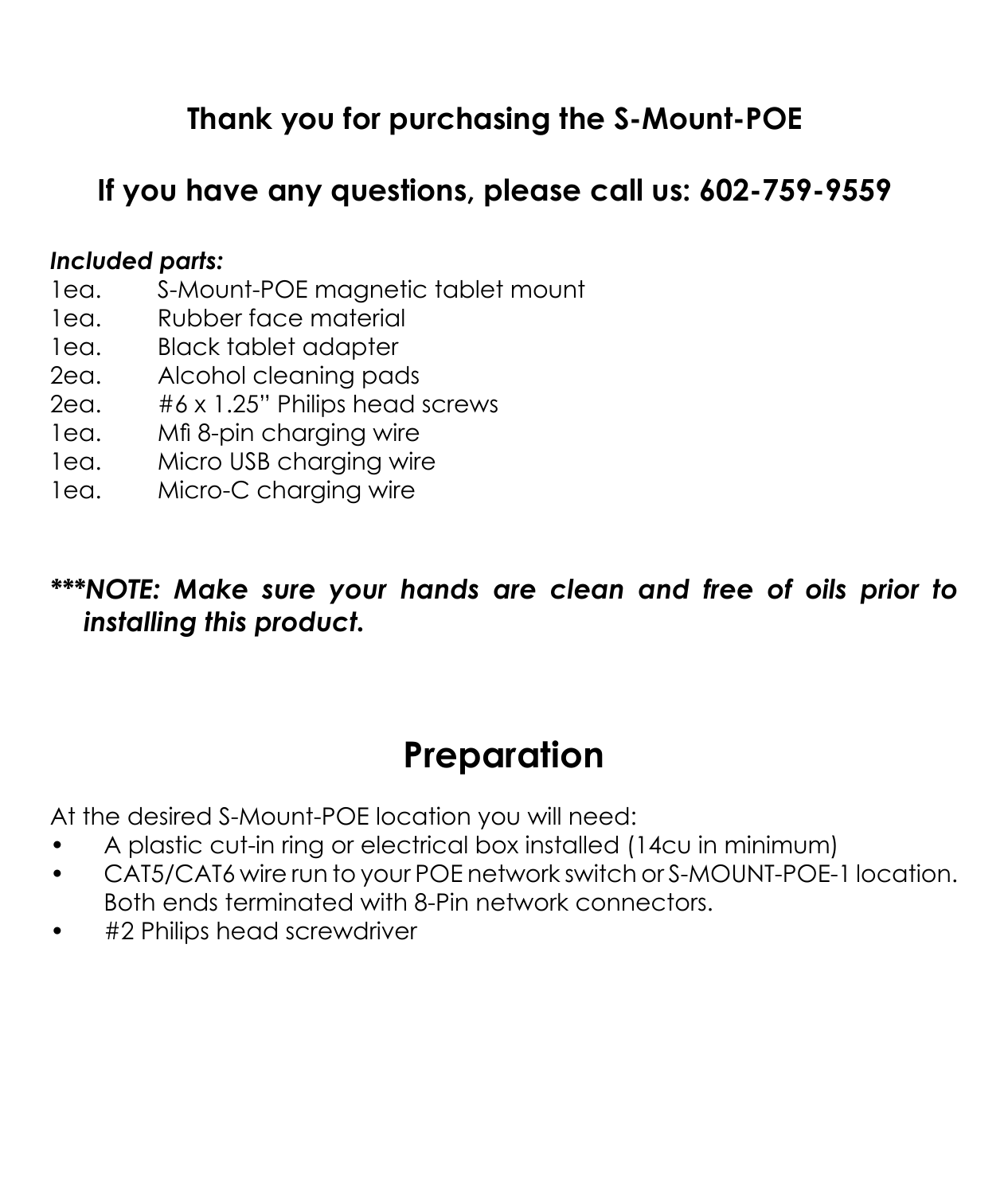## **Installation instructions**

## **At the POE Switch/Injector location**

- 1. Plug the power cable into the S-Mount-POE-1 injector (Sold Separately).<br>2. Plug the Cat5/Cat6 cable that runs to the tablet mount location into the
- Plug the Cat5/Cat6 cable that runs to the tablet mount location into the S-Mount-POE-1. Make sure to plug into the "Data & Power Out".

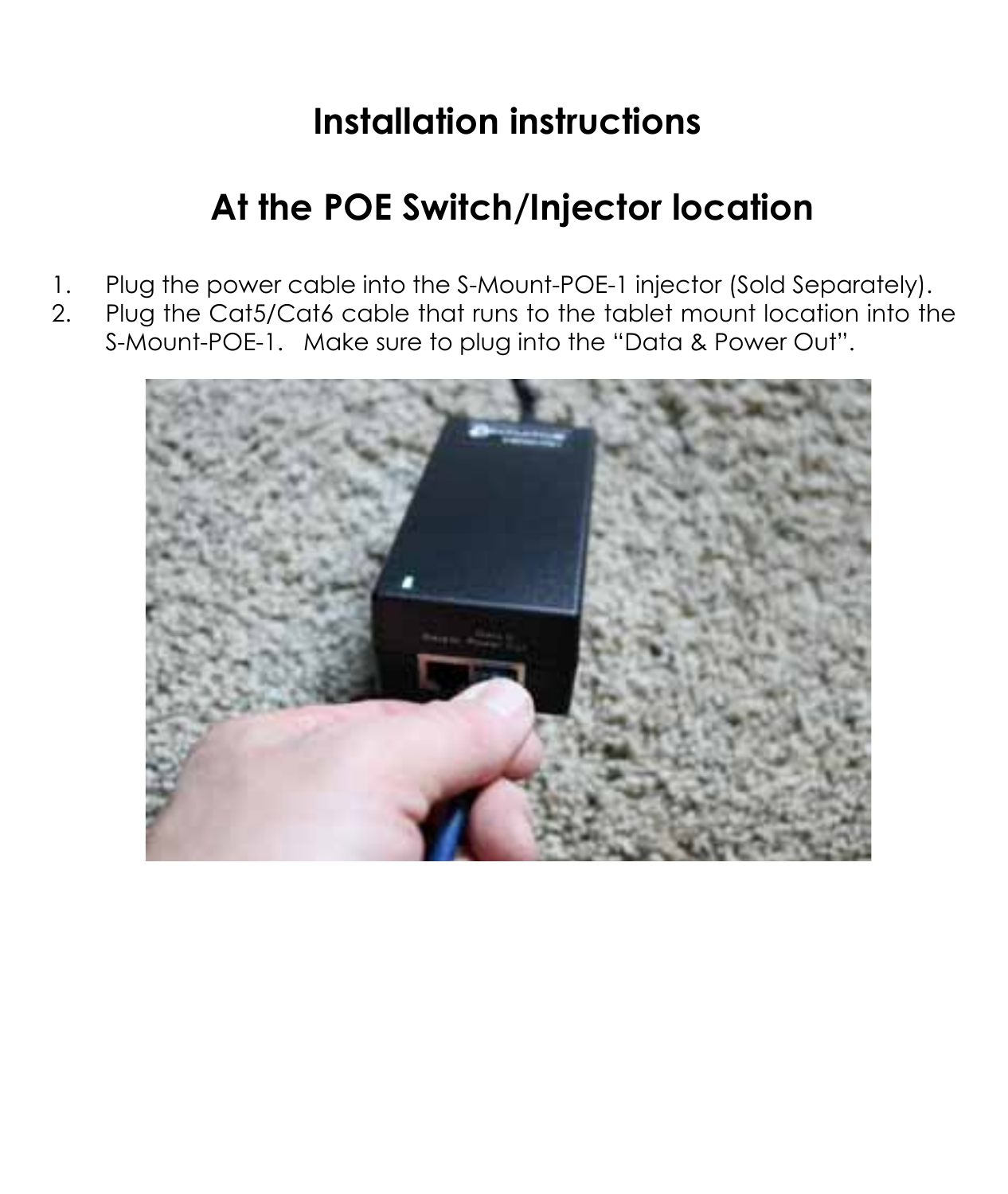## **At the tablet mount location**

3. Plug the wire from the rear of the tablet mount into the "DC out" port, be careful to not stretch or damage the wire.

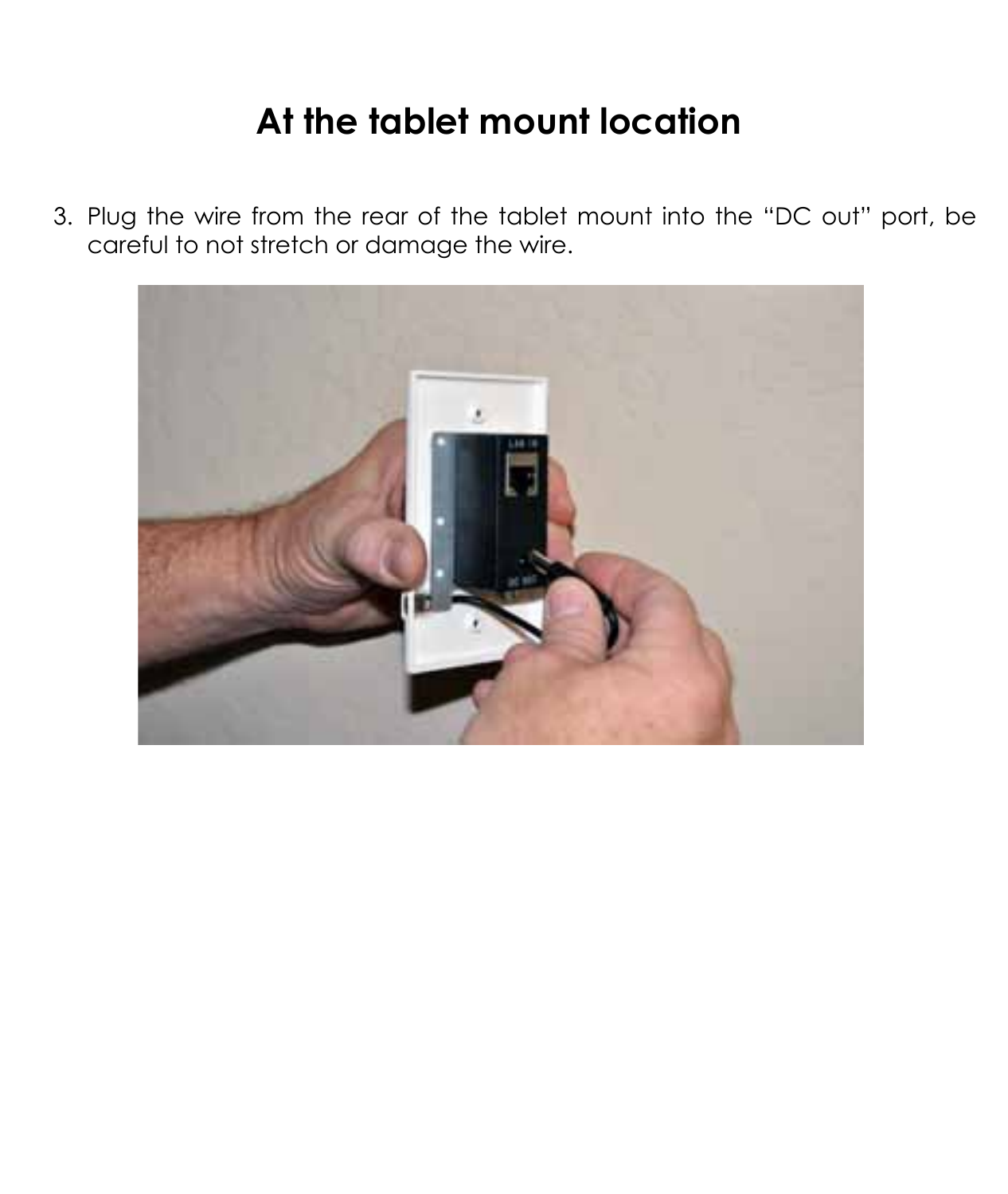4. Plug the Cat5/Cat6 cable that runs from the injector into the rear of the S-Mount-POE. If the connection is good, both LED's will light.



5. Using the supplied #2 Philips head screws, mount the plate. Make sure the S-Mount is tight to the wall. Do not overtighten and bend the S-mount, the surface should remain flat with the screws flush with the face.

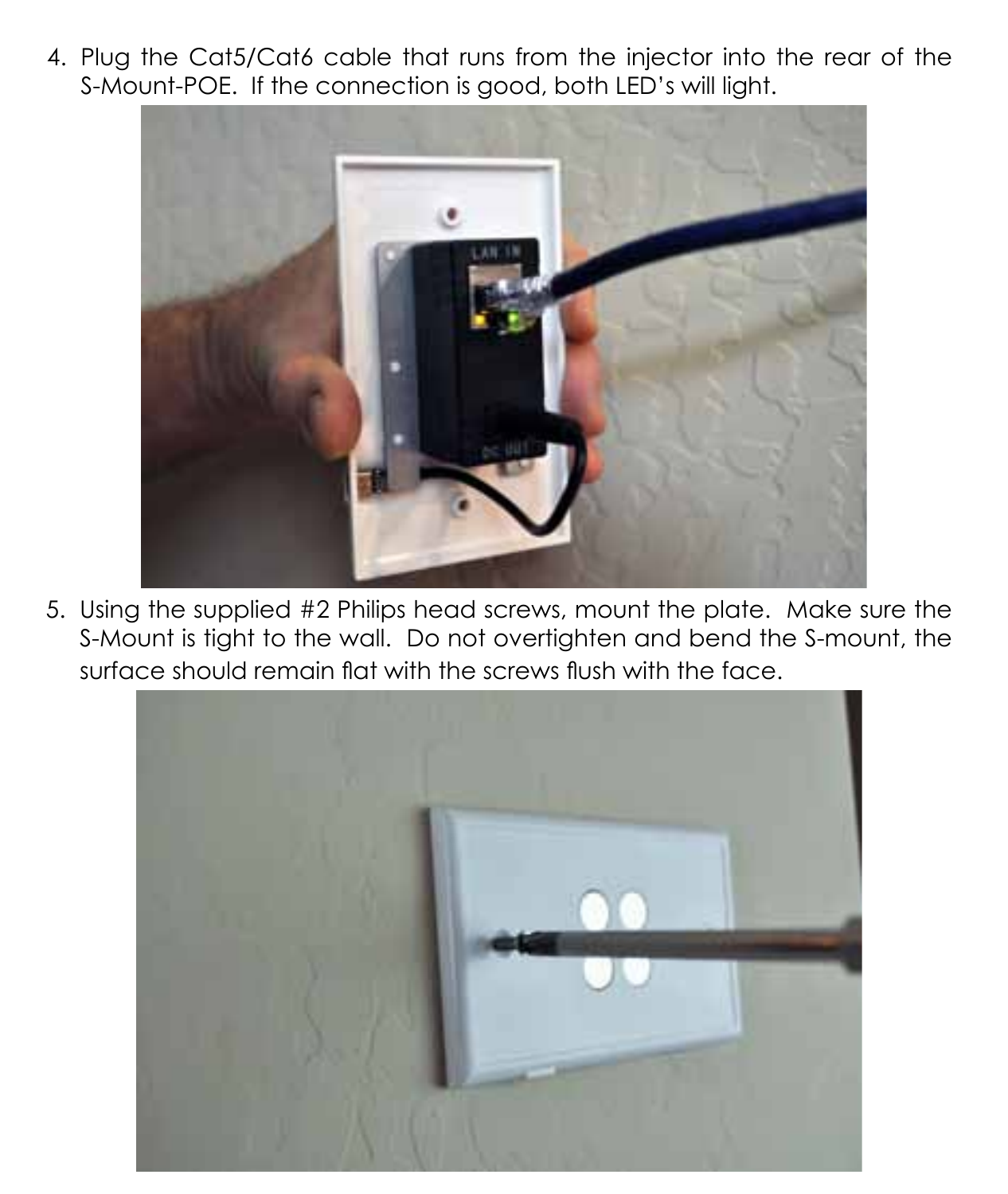### **Take your time on these next steps. Once applied, the rubber face cannot be moved. It is extremely sticky and will adhere instantly.**

#### **Make sure your hands are clean.**

6. Peel back and fold the protective covering from one long edge of the rubber face.

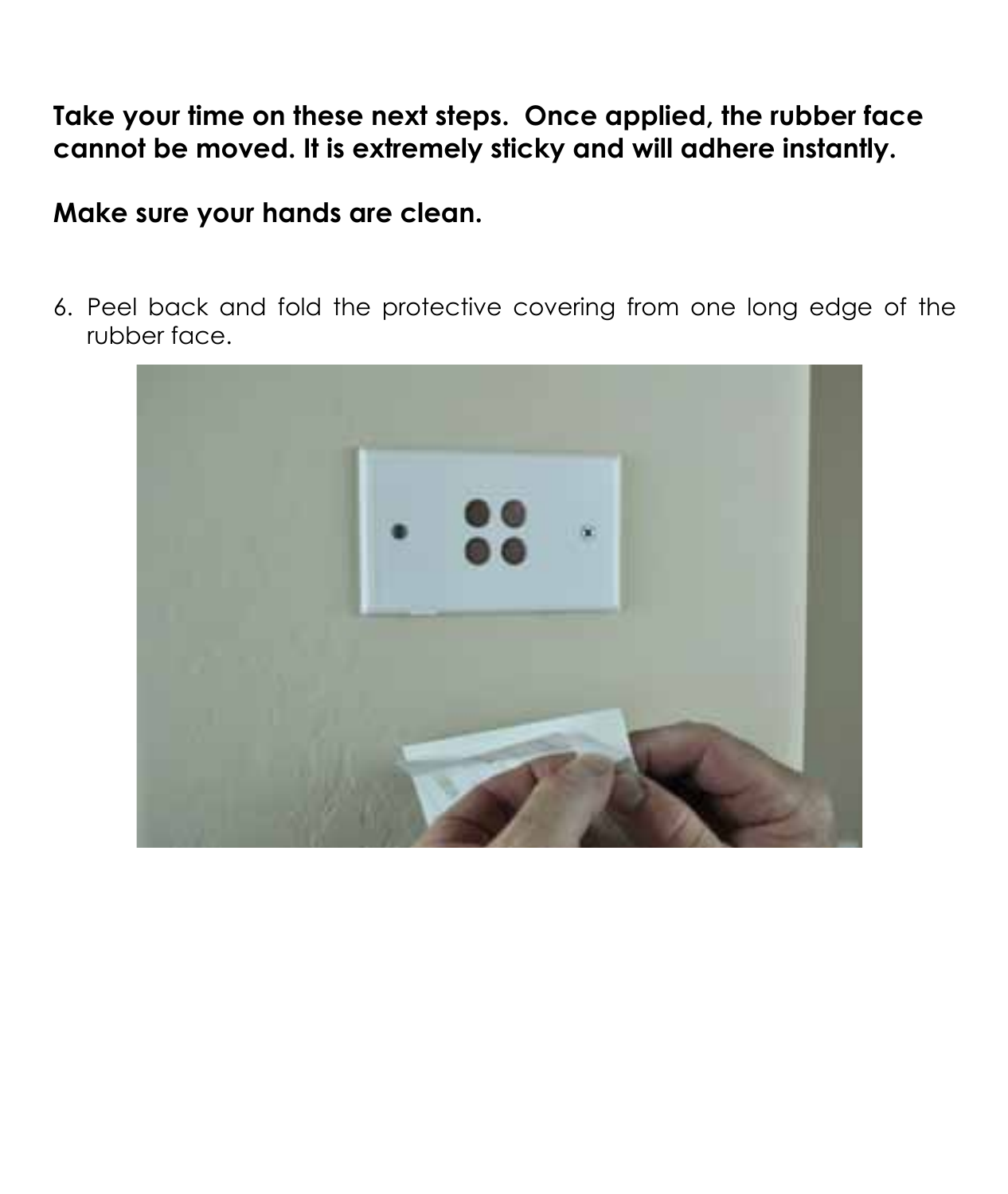7. Starting at one corner, align the long edge of the rubber face to the indent on the S-Mount. Adjust as necessary. Once the alignment is perfect, then press the edge onto the S-Mount.

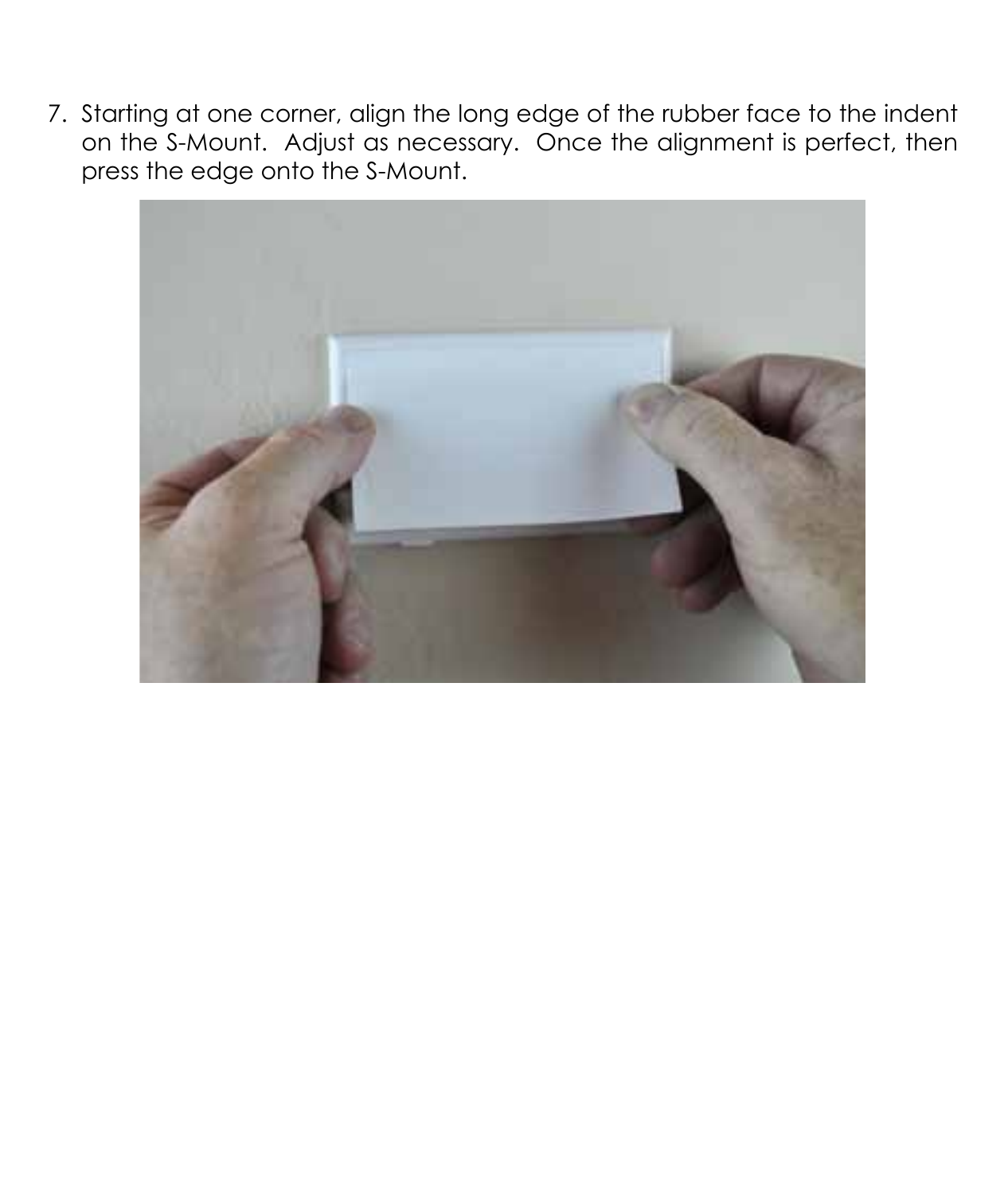8. Remove the remaining backing from the rubber face. Carefully attach the remaining face rubber, lining it up with the edges as you work your way across. Be sure to press out air bubbles as you attach the rubber.

You can pierce the rubber with a small needle to let out trapped air bubbles if necessary.

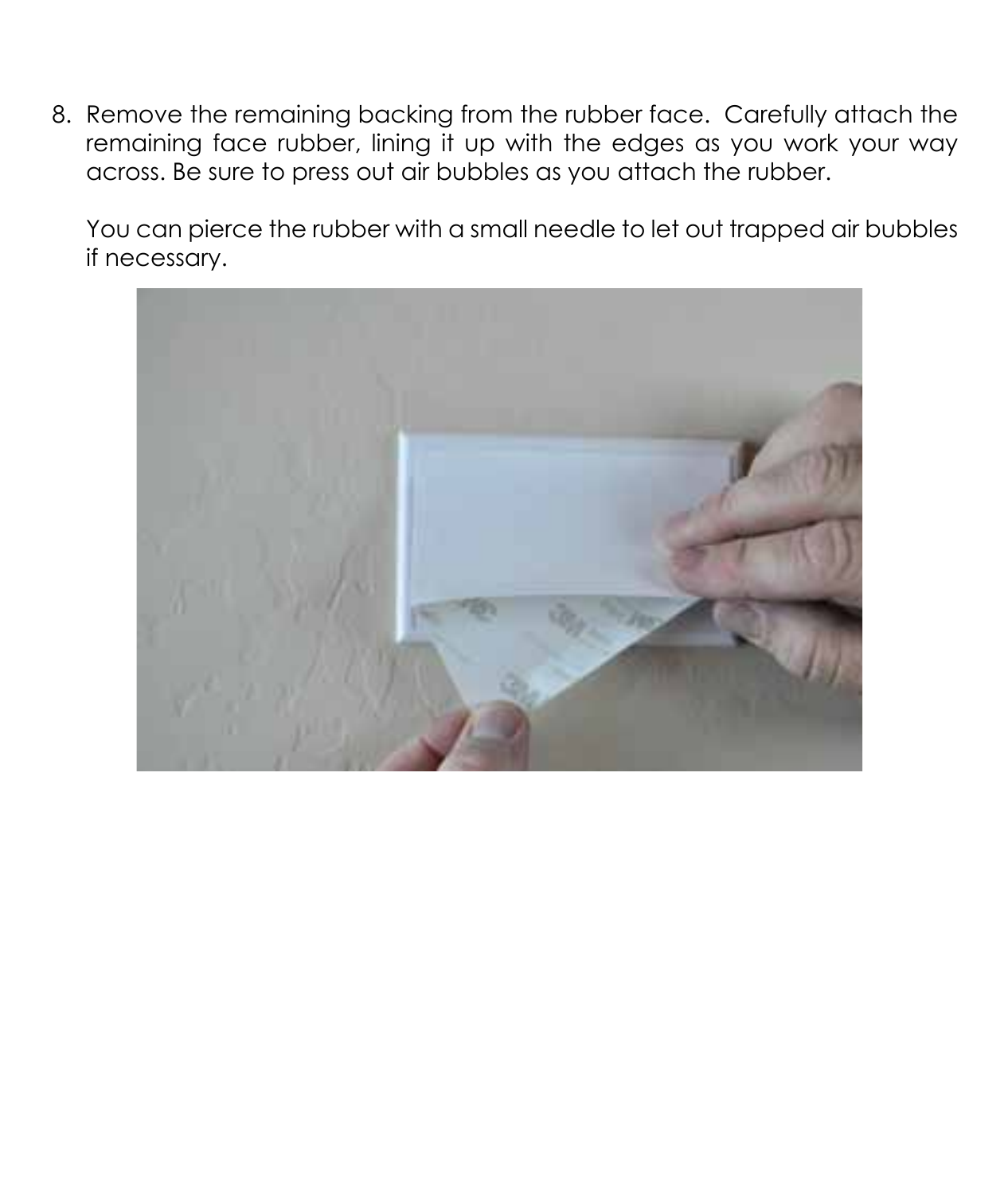9. Use a supplied alcohol pad to clean the rear of your tablet.



10.Remove the protective backing from the tablet adapter. Find the center of the tablet, then line up the adapter so that is evenly spaced. Place one edge of the adapter against the tablet as shown. Once you have confirmed the adapter is centered, rest the adapter against the tablet and press into place.

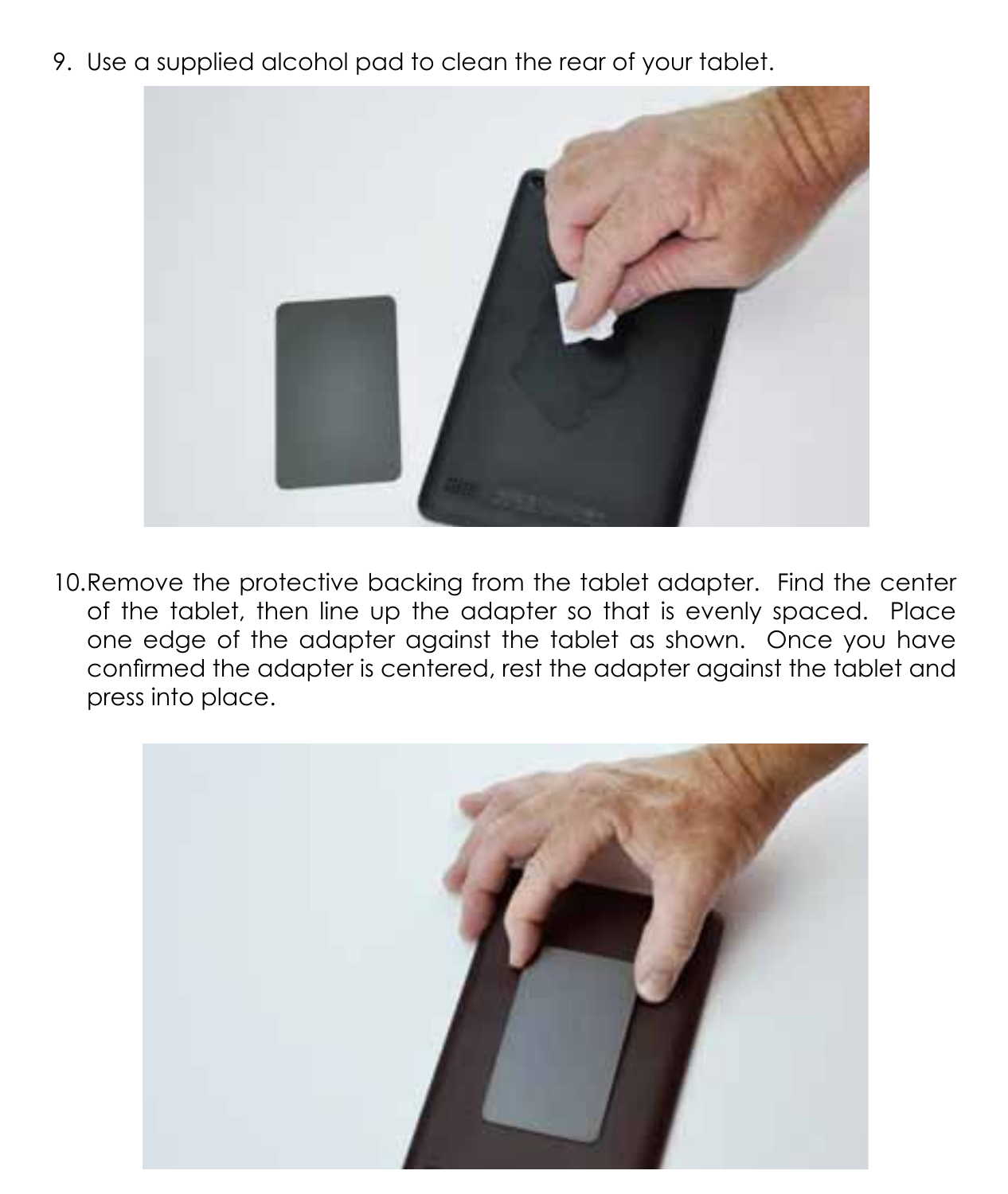11.Locate the correct charging wire for your device.

Carefully plug the angled connector into the side of the S-Mount-P. It is best to use a finger to press the connector straight in, forcing it at an angle may damage the wire or the S-Mount-P.

\*\*\*Note - The connector may not plug completely into the tablet mount, this is by design. DO NOT force the connector into place.

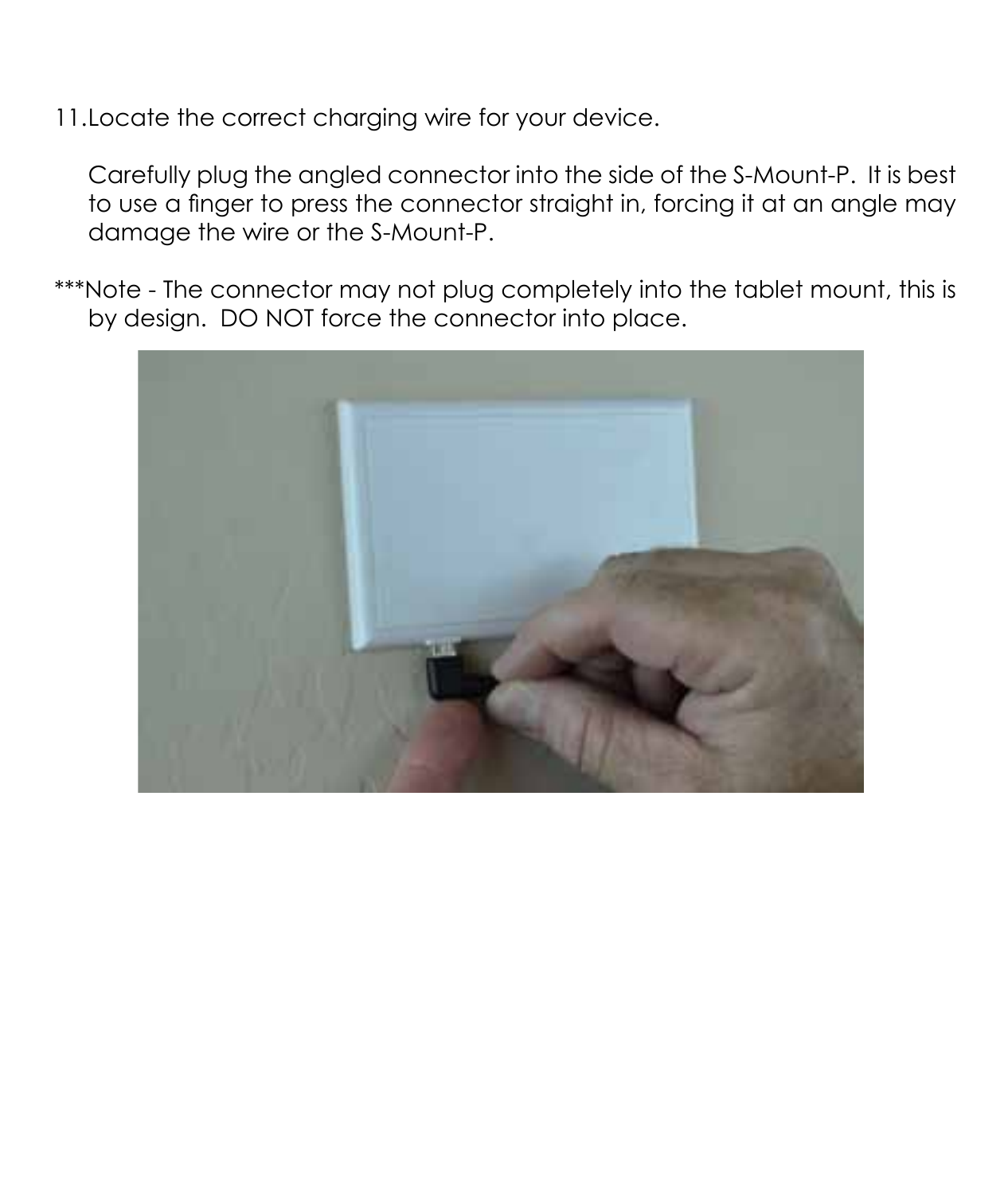12. Plug the other end of the wire into your tablet. Then, attach the tablet to the S-Mount-POE. Route any extra wire behind the tablet so that it is hidden from sight.



13. Access the settings on the tablet and set the brightness to "Auto" or "Automatic". Turn off any unused items such as Bluetooth.